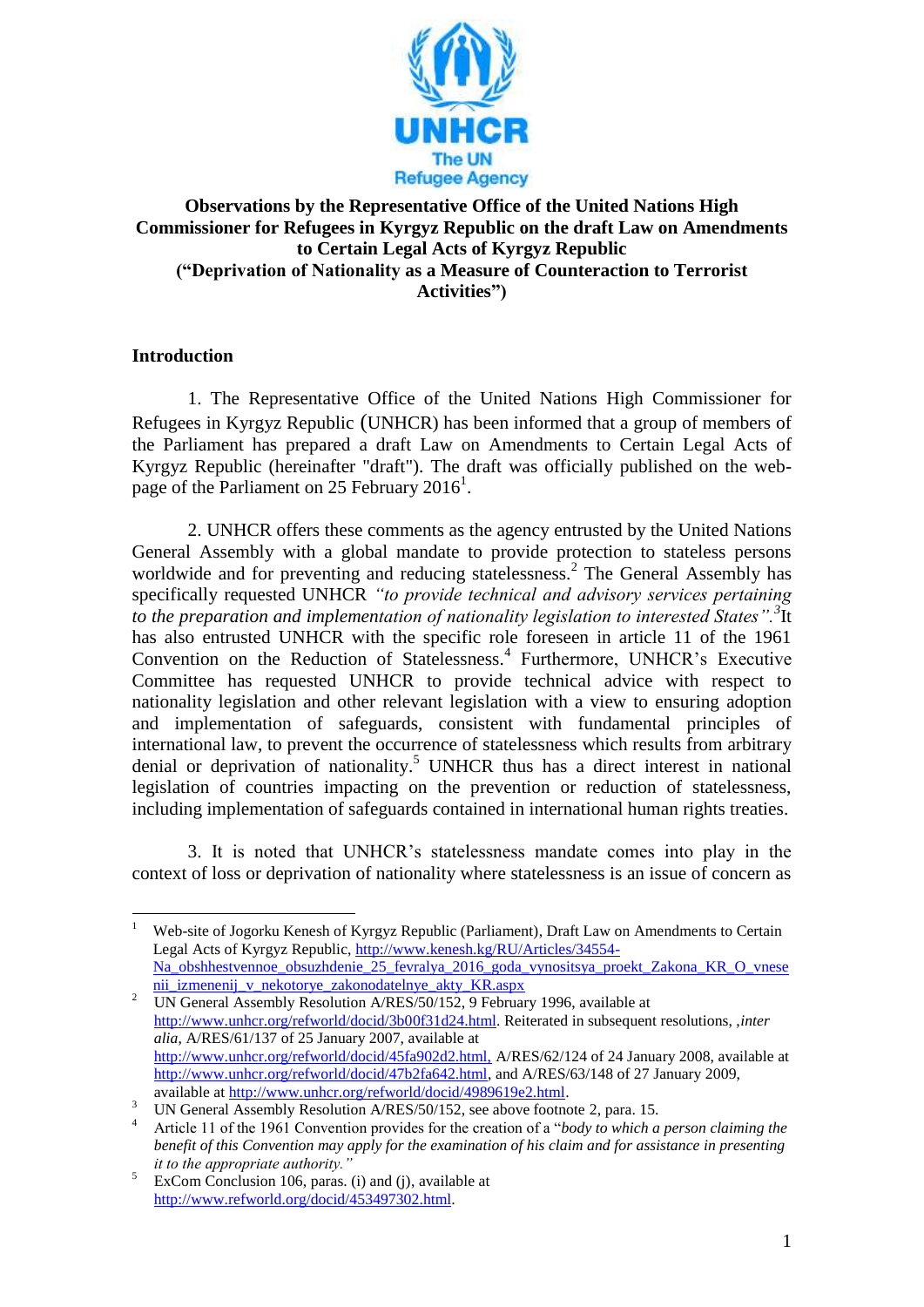a consequence of the application of existing legislation or suggested measures, and not where the individual possesses another nationality.

4. UNHCR acknowledges and supports the government's legitimate efforts to further strengthen the national security of the State. UNHCR is of the opinion that enhancement of security measures can be achieved in a manner, which is in line with international standards and best practices, by safeguarding national interests and providing better safety to the population at general while at the same time protecting rights of every citizen of the State.

## **Observations**

5. The draft provides a number of measures aimed at containment, counteraction and punishment for acts related to commitment, incitement, assistance and support, praising or justification of terrorist and extremist acts (articles 1 and 2). These measures include increasing or establishing administrative and criminal responsibility for acts in question.

6. The draft introduces a new definition of terrorism (article 5) - "ideology of violence and practice of commitment of violent and (or) other criminal acts related to intimidation of population or breach of public security, as well as a call to commit such acts for the purpose of undermining of constitutional order or influencing decisions taken by bodies of State power, bodies of local self-government or international organizations."

7. The draft provides in its article 7 for changes in article 26 "Loss of Citizenship" of the Law on Citizenship of 21 May 2007 by establishing additional grounds for loss of citizenship<sup>6</sup>.

| LAW OF KYRGYZ REPUBLIC "ON CITIZENSHIP OF KYRGYZ REPUBLIC" |                                              |
|------------------------------------------------------------|----------------------------------------------|
| Current version                                            | Proposed version                             |
| Article 26. Loss of citizenship of Kyrgyz                  | Article 26. Loss of citizenship of Kyrgyz    |
| Republic                                                   | Republic                                     |
| Citizenship of Kyrgyz Republic is lost:                    | Citizenship of Kyrgyz Republic is lost:      |
| 1) as a result of enlisting to a military or               | 1) as a result of enlisting to a military or |
| intelligent service of a foreign state, with               | intelligent service of a foreign state; of   |
| exception of cases foreseen by                             | carrying out a training abroad aimed         |
| international treaties to which Kyrgyz                     | at acquiring skills and abilities related    |

<sup>&</sup>lt;u>.</u> <sup>6</sup> As discussed below in paragraph 12, different terminology may be used for description of a process of withdrawal of nationality, which is not initiated by the individual. For the purposes of this paper, UNHCR uses terms "loss of citizenship" and "deprivation of citizenship" interchangeably, which is also the practice in Kyrgyz legislation (cf. Constitutional provision on deprivation of nationality, art.50, and provision of the Law on Citizenship on loss of nationality, art.26). While deprivation of nationality does not comprise loss of nationality voluntarily requested by the individual (renunciation), it comprises all other forms of loss of nationality, including those which occur automatically by operation of law and those which result from acts taken by administrative authorities (see Annual report of the United Nations High Commissioner for Human Rights and reports of the Office of the High Commissioner and the Secretary-General. Arbitrary deprivation of nationality: report of the Secretary-General, A/HRC/10/34, 26 January 2009, reply from UNHCR, p.49). See also UN Human Rights Council, *Human rights and arbitrary deprivation of nationality: report of the Secretary-General*, 14 December 2009, A/HRC/13/34, paragraph 24, available at: <http://www.refworld.org/docid/4b83a9cb2.html>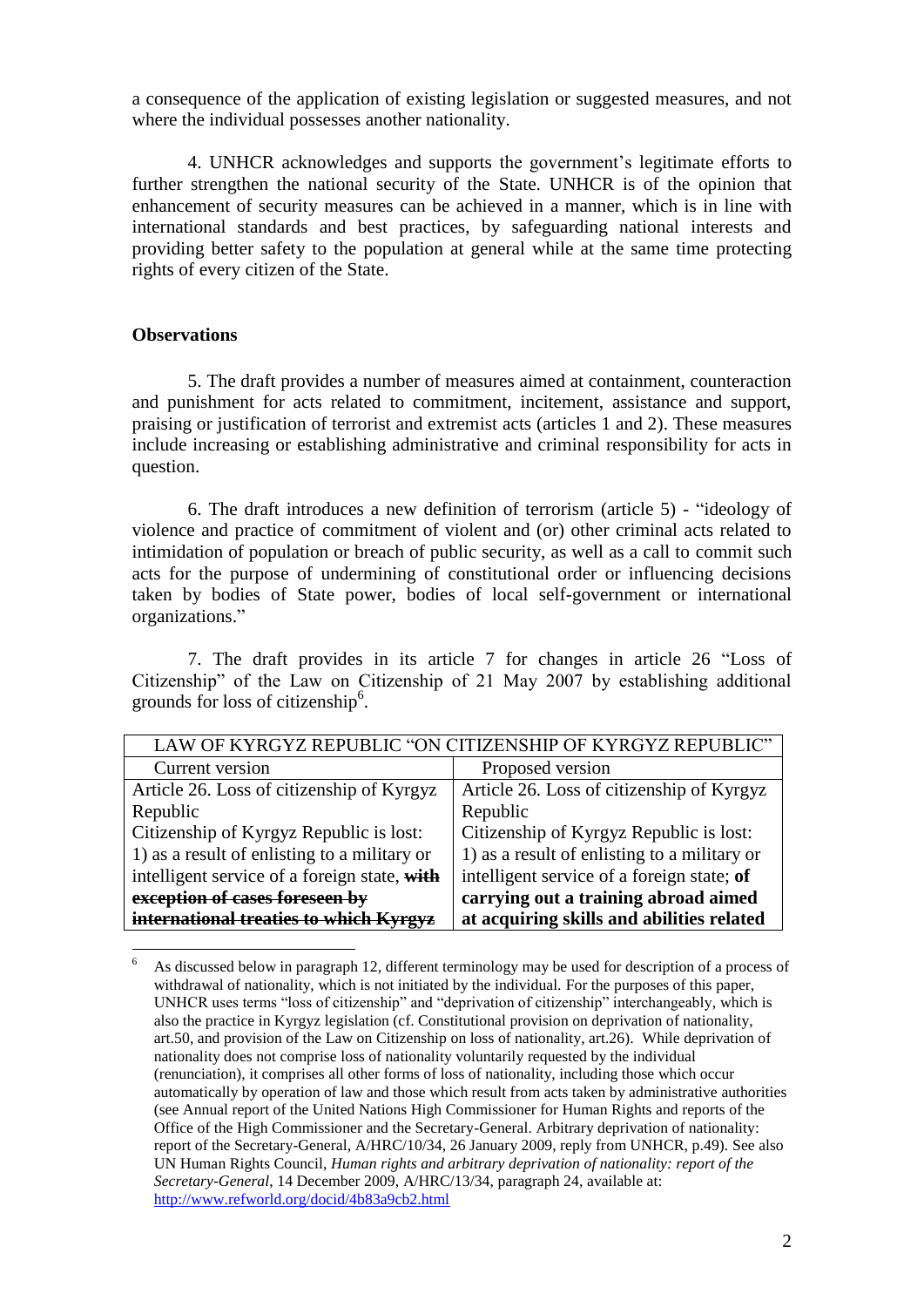| Republic is a part of, currently in force   | to commission of terrorist or extremist     |
|---------------------------------------------|---------------------------------------------|
| in accordance with law, and cases           | crime; or participation in armed            |
| foreseen by article 25 of this Law:         | conflicts or military operations on the     |
| 2) if citizenship of Kyrgyz Republic is     | territory of foreign State with             |
| acquired as a result of presenting of false | exception of cases of performance of        |
| information or fraudulent documents.        | official duties related to peace-keeping    |
|                                             | and establishing security;                  |
|                                             | 2) if citizenship of Kyrgyz Republic is     |
|                                             | acquired as a result of presenting of false |
|                                             | information or fraudulent documents.        |

8. It is noted that the acts mentioned in the draft amendments to article 26 of Law on Citizenship are **not fully** covered by article 375 "Mercenary Activities" of the Criminal Code of Kyrgyz Republic<sup>7</sup>, which contains similar language and introduces criminal responsibilities of a mercenary for *participation in armed conflicts or military operations with the view of receiving a pecuniary reward or with the other interest and who is not a citizen of the state participating in an armed conflict of military operations, and who is not permanent resident on its territory, and who is not a person deployed there in his official capacity.* Article 375 of the Criminal Code establishes a criminal responsibility for only a **recruiter** for "*recruitment, providing training, preparation aimed at acquiring skills and abilities related to commission of terrorist or extremist crime*". Therefore, article 375 of the Criminal Code does not establish a criminal responsibility for trainee until his actual commission of terrorist and extremist crimes. Whether it is possible to charge the trainee under other articles of the Criminal Code (citing for example article 27 "Preparation for a Crime") is an open question mostly depending on individual situation of the case. It seems therefore that there might be situations when the individual in question will not be liable under the Criminal Code of Kyrgyz Republic but at the same time would be covered by the draft provision on deprivation of citizenship.

9. UNHCR notes that according to part 2 of article 50 of the Constitution of Kyrgyz Republic, no citizen can be deprived of his citizenship and the right to change his citizenship. On its face, article 26 of the Law on Citizenship (both current and proposed versions) is at variance with this Constitutional provision, as the latter provides for an unequivocal bar to any removal of citizenship without the will of the citizen. However, UNHCR is not in a position to determine the constitutionality of the

<u>.</u>

<sup>7</sup> Article 326 "Mercenary Activities" of the Criminal Code of Kyrgyz Republic (1) recruitment, providing training, preparation aimed at acquiring skills and abilities related to commission of terrorist or extremist crime, financing or other material subsistence of the mercenary, as well as his deployment to an armed conflict or military operations – is punishable by imprisonment for a term of 4 to 8 years.

<sup>(2)</sup> participation of a mercenary in an armed conflicts or military operations – is punishable by imprisonment for a term of 4 to 8 years;

<sup>(3)</sup> same acts committed:

<sup>1)</sup> by a group of persons in premeditated conspiracy;

<sup>2)</sup> by an organized criminal group;

<sup>3)</sup> by using official capacity;

<sup>4)</sup> in respect of underage person – is punishable by imprisonment for a term of 15 to 20 years or a life sentence with confiscation of property or without the same.

Note. A person is considered mercenary if he acts with the view of receiving a pecuniary reward or with the other interest and who is not a citizen of the state participating in an armed conflict of military operations, and who is not permanent resident on its territory, and who is not a person deployed there in his official capacity.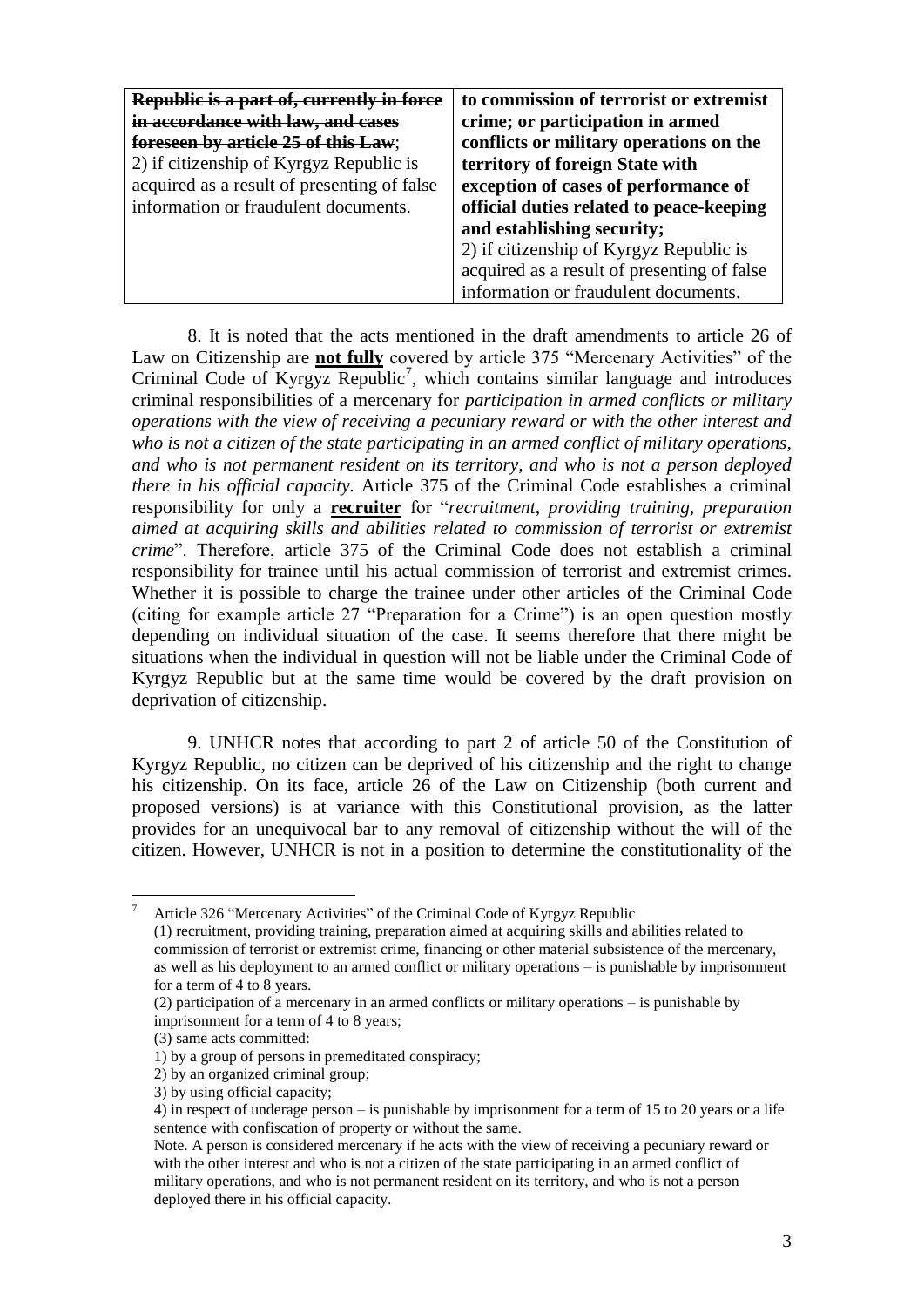provisions of the Law on Citizenship as it falls within the domestic jurisdiction of the State.

10. In principle, questions of nationality fall within the domestic jurisdiction of each State. Therefore, each State lays down the criteria for conferral and withdrawal of nationality in its own nationality laws. Provisions of the domestic laws recognized by other countries must be however consistent with international conventions, international custom, and the recognized principles of law applicable to questions of nationality.<sup>8</sup> One such international instrument is the Universal Declaration of Human Rights, which includes in its Article 15(2) the principle of the prohibition of arbitrary deprivation of nationality. The avoidance of statelessness is a general principle of international law. While international law allows for the deprivation of nationality in certain circumstances, for it not to be arbitrary, it must be in conformity with domestic law and comply with specific procedural and substantive standards under international law, in particular the principle of proportionality.<sup>9</sup>

11. In assessing proportionality and the impact on the individual, consideration must be given to the strength of the link of the person with the State in question, including birth in the territory, length of residence, family ties, economic activity as well as linguistic and cultural integration. The time that has passed since the act in question is also relevant for the assessment as to whether the gravity of the act justifies deprivation of nationality. The longer the period elapsed since the conduct, the more serious the conduct required to justify deprivation of nationality. Some States therefore provide for a limitation period in respect to the time elapsed between commission of an act and its discovery by the authorities, and between the discovery and the issuance of the deprivation decision. Also relevant are the consequences of the deprivation of nationality for the person concerned and his/her family members, in particular loss of the right to reside in the country of which the person held nationality, as well as of the rights, which attach to residence<sup>10</sup>.

12. The 1961 Convention on the Reduction of Statelessness is the main international legal instrument to provide concrete safeguards to avoid statelessness in case of loss and deprivation of nationality. Kyrgyz Republic is not a party to this Convention. This notwithstanding, provisions of 1961 Convention are relevant in the present case as this instrument established international standards in this area. The 1961 Convention uses the expression "loss of nationality" to describe withdrawal of nationality which is automatic, by operation of law ("*ex lege*"). The term "deprivation" is used in the Convention to describe situations where the withdrawal is initiated by the authorities of the State. The overarching principle is that a State shall not deprive a person of its nationality if such deprivation would render him stateless<sup>11</sup>. Loss and deprivation that result in statelessness will generally not meet the principle of proportionality because the impact on the individual usually far outweighs the interests

<sup>&</sup>lt;u>.</u> 8 See UN High Commissioner for Refugees (UNHCR), *Nationality and Statelessness: Handbook for Parliamentarians N° 22*, July 2014, ISBN 078-92-9142-599-0 (IPU), available at: [http://www.refworld.org/docid/53d0a0974.html,](http://www.refworld.org/docid/53d0a0974.html) pages 8 and 34.

<sup>9</sup> See for more details UN Human Rights Council, *Human rights and arbitrary deprivation of nationality: report of the Secretary-General*, 14 December 2009, A/HRC/13/34, paragraph 25, available at:<http://www.refworld.org/docid/4b83a9cb2.html>

<sup>10</sup> See paragraphs 21-22, UN High Commissioner for Refugees (UNHCR), *Expert Meeting - Interpreting the 1961 Statelessness Convention and Avoiding Statelessness resulting from Loss and Deprivation of Nationality ("Tunis Conclusions")*, March 2014, available at: <http://www.refworld.org/docid/533a754b4.html>

<sup>&</sup>lt;sup>11</sup> Article 8(1) of the 1961 Convention on the Reduction of Statelessness.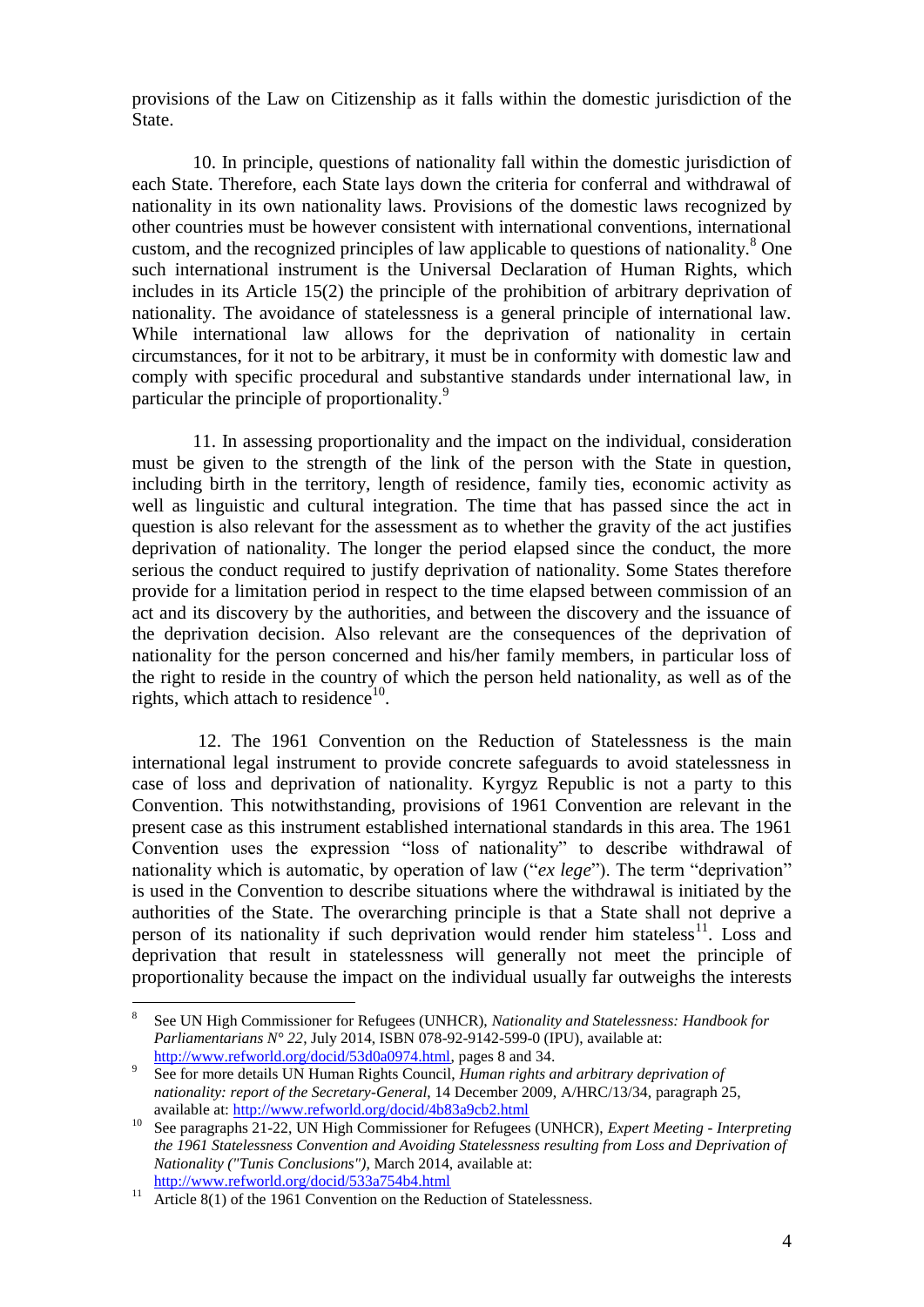the State seeks to protect. The 1961 Convention sets out a narrow set of exceptions under which this would not be the case, striking a balance between the rights of individuals and the legitimate interests of States.<sup>12</sup> One of these exceptions relate to the case when the individual *has conducted himself in a manner seriously prejudicial to the*  vital interests of the State<sup>13</sup>. Therefore, there *might be* circumstances in which deprivation of citizenship is possible under the international standards.

13. The ordinary meaning of the terms "seriously prejudicial" and "vital interests" indicate that the conduct covered by this exception must threaten the foundations and organization of the State whose nationality is at issue. The term "seriously prejudicial" requires that the individuals concerned have the capacity to impact negatively the State. Similarly, "vital interests" sets a considerably higher threshold than "national interests". The exception does not cover criminal offences of a general nature. On the other hand, acts of treason, espionage and – depending on their interpretation in domestic law – "terrorist acts" may be considered to fall within the scope of this paragraph. $14$ 

14. Taking into account a number of complicated issues largely depending on individual circumstances of the case, 1961 Convention further stipulates in its article 8(4) that if the State exercises the power of deprivation of citizenship, then the law *shall provide for the person concerned the right to a fair hearing by a court or other independent body*. It is essential that the decisions of the body concerned be binding on the executive power. The person affected by deprivation of nationality has the right to have the decision issued in writing, including the reasons for the deprivation. Deprivation decisions are only to enter into effect at the moment all judicial remedies have been exhausted<sup>15</sup>.

15. Citizenship not only provides people with a sense of identity, it entitles individuals to the protection of a State and to many civil and political rights. Deprivation of citizenship constitutes withdrawal of a 'right to have rights'. It is the axiom that certain rights guaranteed to all citizens can **only be restricted or deprived by a court act**. In Kyrgyz Republic these rights include *inter alia* freedom from arbitrary detention (according to article 24 (3) of Constitution, *no one can be arrested, detained or imprisoned without court decision on the grounds and according to procedures established by law*), right of privacy of correspondence, telephone and other communications, mail, telegraph, electronic and other messages (article 29(2) of Constitution), seizure of property against will of owner (part 2 of article 12 of Constitution). Even more so, it can be relevant for deprivation of citizenship.

16. Current Kyrgyz legislation does not provide for a detailed procedure related to implementation of article 26 of Law on Citizenship. UNHCR notes that according to article 28 of Law on Citizenship, the President takes decisions on issues related to *admission* to citizenship, *restoration* of citizenship, *renunciation* of citizenship and *loss* of citizenship of Kyrgyz Republic. According to article 64(7) of the Constitution of Kyrgyz Republic, the President takes decisions on issues related to *admission* to citizenship and *renunciation* of citizenship of Kyrgyz Republic. It is noted that these provisions are not identical.

<u>.</u>

<sup>12</sup> See UNHCR, *Tunis Conclusions*, paragraph 23.

<sup>&</sup>lt;sup>13</sup> Article 8(3)(a)(ii) of the 1961 Convention on the Reduction of Statelessness.

<sup>14</sup> See UNHCR, *Tunis Conclusions*, paragraph 68.

<sup>15</sup> See UNHCR, *Tunis Conclusions*, paragraph 26.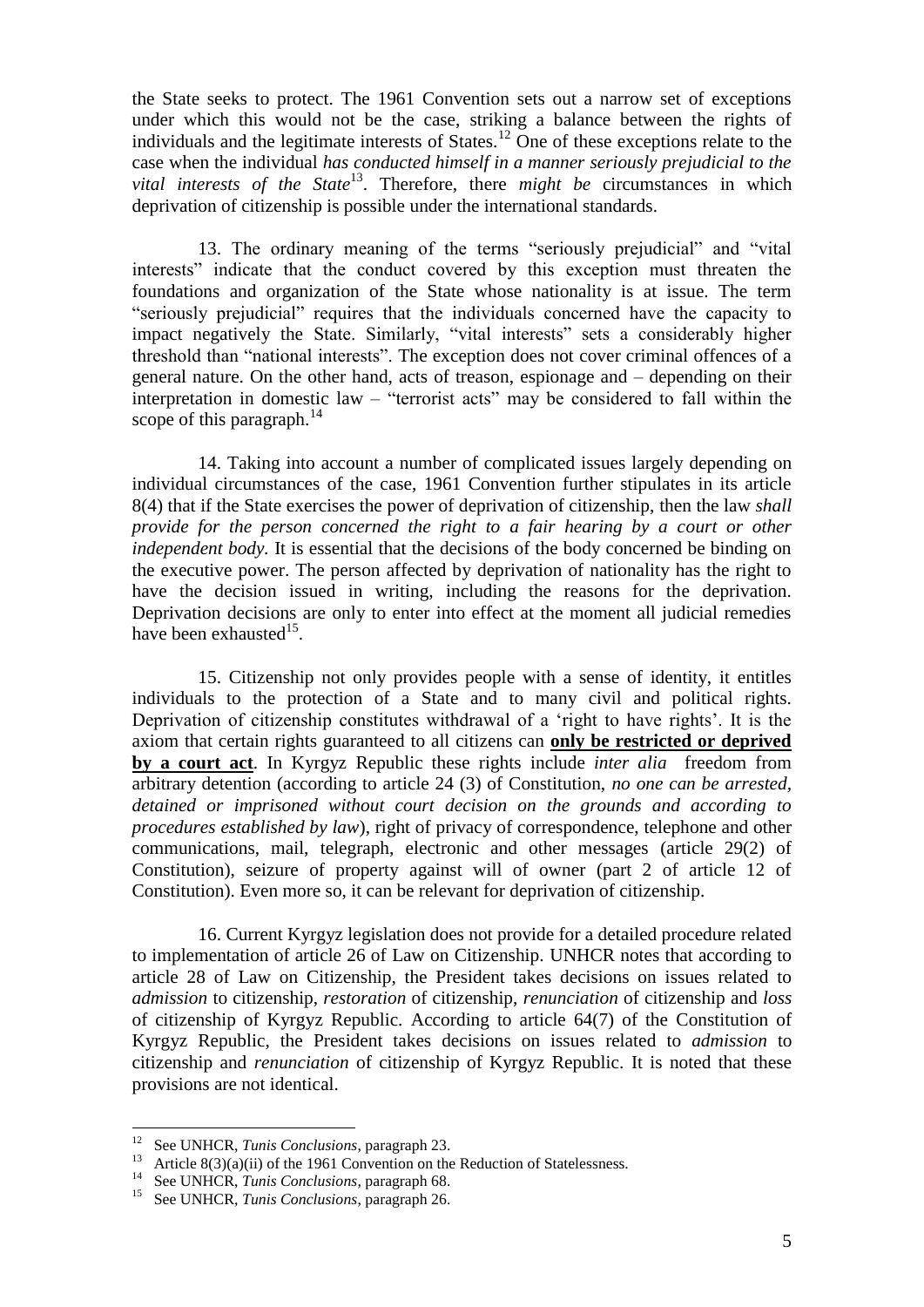17. According to articles 29 and 30 of the Law on Citizenship, State bodies responsible for registration of population (currently, State Registration Service under the Government of Kyrgyz Republic, SRS) and for foreign relations (Ministry for Foreign Affairs, MFA) register loss of citizenship of persons residing in Kyrgyzstan (SRS) or abroad (MFA) correspondingly. Law on Citizenship does not have other provisions related to loss of citizenship. No detailed procedure is foreseen in the implementation of by-laws either (Regulations on procedures relating to issues of citizenship of Kyrgyz Republic, approved by Decree of the President of Kyrgyz Republic of 10 August 2013 No.174).

18. UNHCR notes that the language of the draft allows various interpretations. Such terms as "*armed conflict*", "*skills and abilities related to commission of terrorist or extremist crime*", are not defined in the legislation. UNHCR further notes that similar provisions in the Criminal Code are subject to interpretation by courts within criminal proceedings, which provide to the defendant necessary rights and safeguards enabling him to defend his position before a sentence is passed. In case of deprivation of citizenship, a citizen in question would not have these guarantees, and the decision would be taken by the executive order of the President. This order can be appealed in civil court but the standards of proof in criminal and civil courts are different.

19. Given the serious criminal nature of many of the acts, which would give rise to deprivation of nationality, UNHCR underlines that where criminal conduct is alleged, it is strongly advisable that deprivation of nationality only occurs following a two-step process, logically beginning with a finding of guilt by a criminal court. A decision by the competent authority (preferably a court) on deprivation of nationality would follow<sup>16</sup>.

## **Recommendations**

20. UNHCR proposes to assess the constitutionality of the proposed amendments to the Law on Citizenship.

21. UNHCR urges to refer the decision-making authority on cases of loss/deprivation of nationality to the court in order to ensure the fairness of the process.

22. UNHCR proposes to amend the draft by providing definitions of all terms referred to in the provisions on loss/deprivation of nationality and not currently defined in the legislation.

23. UNHCR proposes to consider removing from the draft those grounds for loss/deprivation of citizenship, which are not covered in the Criminal Code as punishable offences.

24. UNHCR advises to provide in the Law on Citizenship that loss/deprivation of nationality only occur following a two-step process, beginning with a finding of guilt by a criminal court.

1

<sup>16</sup> See UNHCR, *Tunis Conclusions*, paragraph 27.